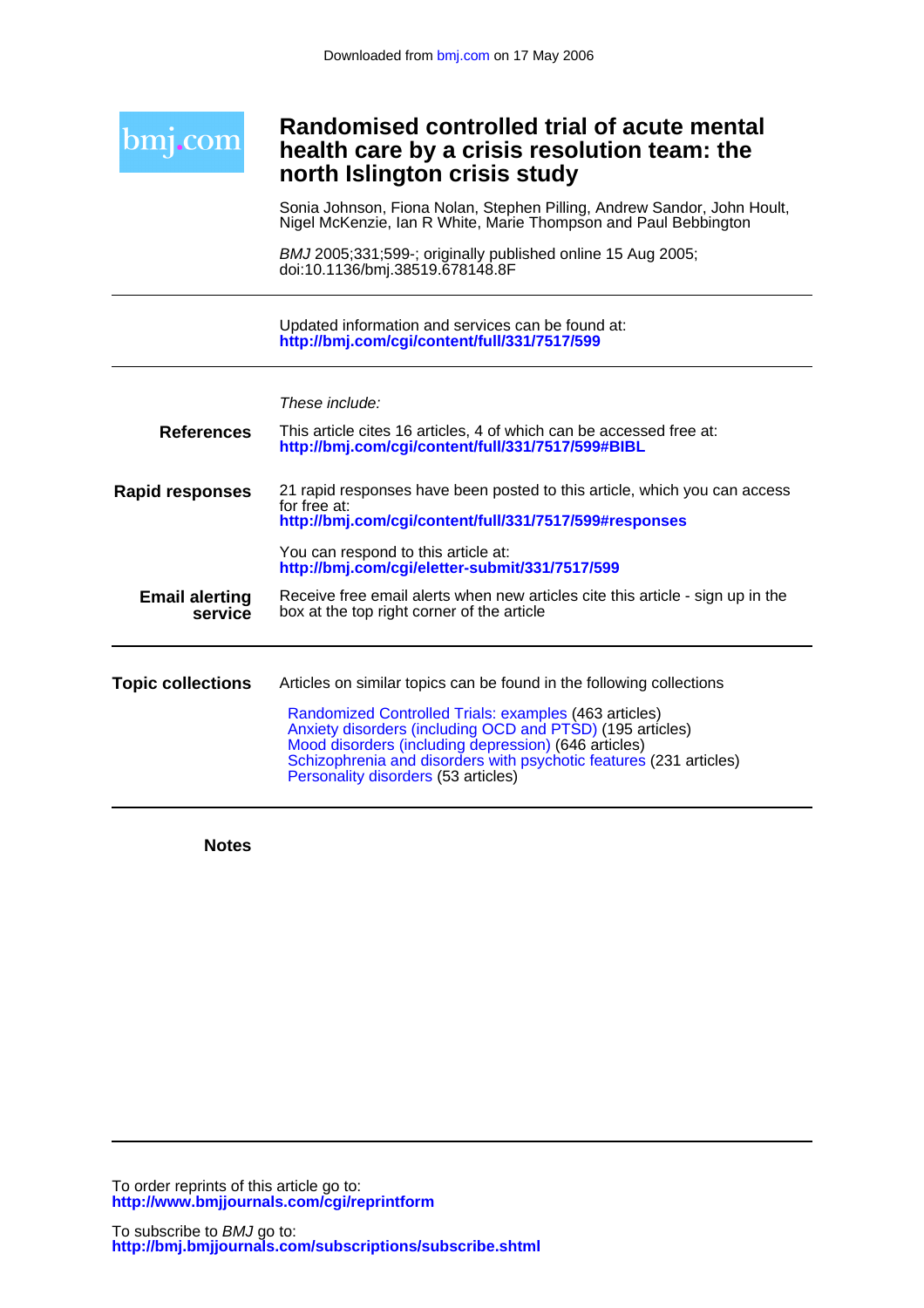**Cite this article as: BMJ, doi:10.1136/bmj.38519.678148.8F (published 15 August 2005)**

# Papers

## **Randomised controlled trial of acute mental health care by a crisis resolution team: the north Islington crisis study**

Sonia Johnson, Fiona Nolan, Stephen Pilling, Andrew Sandor, John Hoult, Nigel McKenzie, Ian R White, Marie Thompson, Paul Bebbington

#### **Abstract**

**Objective** To evaluate the effectiveness of a crisis resolution team. **Design** Randomised controlled trial.

**Participants** 260 residents of the inner London Borough of Islington who were experiencing crises severe enough for hospital admission to be considered.

**Interventions** Acute care including a 24 hour crisis resolution team (experimental group), compared with standard care from inpatient services and community mental health teams (control group).

**Main outcome measures** Hospital admission and patients' satisfaction.

**Results** Patients in the experimental group were less likely to be admitted to hospital in the eight weeks after the crisis (odds ratio 0.19, 95% confidence interval 0.11 to 0.32), though compulsory admission was not significantly reduced. A difference of 1.6 points in the mean score on the client satisfaction questionnaire  $(CSQ-8)$  was not quite significant  $(P = 0.07)$ , although it became so after adjustment for baseline characteristics ( $P = 0.002$ ). **Conclusion** Crisis resolution teams can reduce hospital admissions in mental health crises. They may also increase satisfaction in patients, but this was an equivocal finding.

#### **Introduction**

Crisis resolution teams are intended to reduce psychiatric bed use and provide rapid access to services.<sup>1-3</sup> Their roles are to assess everyone for whom acute admission is considered and, whenever feasible, to provide intensive home treatment instead of admission. Unlike multidisciplinary community mental health teams, which provide continuing care for severely mentally ill patients in most areas of the United Kingdom,<sup>4</sup> crisis resolution teams are available outside usual office hours. Crisis resolution teams can offer more frequent visits than community mental health teams: patients can usually be visited twice a day if required. Their input is short term: once the initial crisis has resolved, usually within a few weeks, they withdraw and community mental health teams provide longer term continuing care if needed. They are intended to be more acceptable to service users than hospital admission and to have a greater capacity to attend to the social factors that contribute to many crises.<sup>12</sup>

Government policy mandates introduction of crisis resolution teams throughout England,<sup>35</sup> but supporting evidence has remained weak.<sup>6</sup> Earlier studies of intensive home treatment initiated in emergencies provide only limited support<sup> $7-9$ </sup> as the experimental teams in these studies continued to provide care once the crisis had resolved. Moreover, control services did not include teams that routinely visited patients at home. No previous randomised trial has evaluated crisis resolution teams in the context of a modern community mental health system, although our recent naturalistic study suggested reduced admission rates and better patient satisfaction after their introduction.<sup>10</sup>

#### **Methods**

We tested whether involvement of a crisis resolution team in patients' care would result in lower admission rates within eight weeks of a crisis and in greater satisfaction with care.

#### **Setting**

The setting was two geographical sectors in the London Borough of Islington, where community mental health teams are well established.<sup>4</sup> A multidisciplinary liaison team was available from 8 am to 10 pm in the local casualty department, and two crisis houses, one for women only, provided alternatives to admission. Before the introduction of crisis resolution teams, Islington used fewer acute beds than other similarly deprived inner London boroughs.<sup>11</sup>

#### **Sample**

All residents aged 18 to 65 who were experiencing a crisis severe enough for mental health professionals to consider admission were eligible.

#### **Assignment**

Recruitment to a trial during a psychiatric crisis is a challenge: crises tend to occur unexpectedly, waiting for a researcher to arrive and conduct an interview before formulating a treatment plan is often unsafe and unfeasible, and patients often lack the capacity to make informed decisions. These problems probably account for the lack of recent randomised evaluations of crisis services and they required us to adapt usual trial recruitment procedures in several ways. As we wanted to minimise demands made on clinicians and patients at the time of the crisis, when patients initially presented we sought agreement only to the experimental intervention and not to the subsequent research interview. To achieve a reasonably representative sample, we also needed to design a procedure that allowed us to recruit people who lacked decisional capacity at the time of the crisis, often transiently.

Identification of study participants was thus the task not of researchers but of the community mental health teams, mental health liaison team, and on-call psychiatrists and approved social workers.. We obtained ethical approval to randomise:

• People who were willing and able to give informed consent to randomisation and care by the crisis resolution team

• People who lacked capacity to make a decision about their care at the time of the crisis but had received information about the trial before it began and had not decided to opt out. Before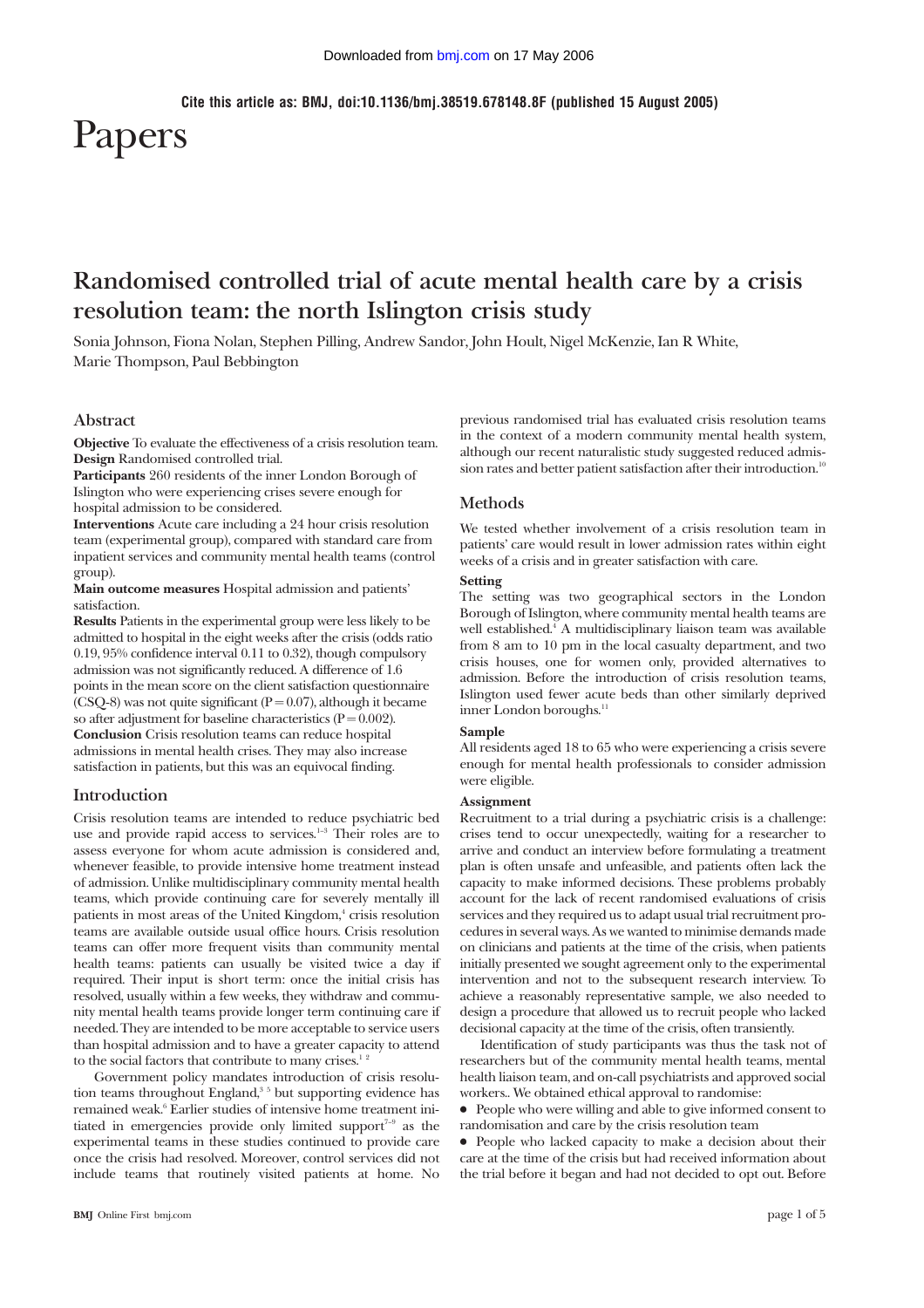the trial began, 1160 people who had recently had contact with services were given the chance to opt out in advance if they did not want to be randomised; 100 did so

• People who lacked capacity at the time of the crisis and had not already been informed about the trial but whose carers assented to their entry.

Initial consent was to randomisation and receipt of the experimental intervention. We sought separate consent for the research interview at eight weeks. People randomised to the experimental intervention were subsequently given further written information by the crisis resolution team staff and offered another opportunity to refuse care from the team: for those initially lacking capacity, this was delayed until they had recovered it.

People identified by staff in the community mental health teams and other referring teams as meeting one of the above criteria for inclusion in the study were discussed with staff from the crisis resolution team. If crisis resolution team staff agreed that inclusion criteria were met, they telephoned the 24 hour randomisation service at the health services research unit, University of Aberdeen, which allocated participants at random to the experimental or control group. The research team was notified immediately about randomisations during office hours and on the next working day about randomisations that occurred out of hours.

People in crisis who did not meet the conditions for trial entry received standard care without the crisis resolution teams. In view of the complexity of these procedures, a member of the research team was on call 24 hours throughout the first three months of the trial to give advice.

#### **Interventions**

In the experimental group, a crisis resolution team augmented existing acute services and aimed to assess all patients and manage them at home if feasible. Staff were available 24 hours but on call from home after 10 pm. The control group received care from the inpatient unit, crisis houses, and community mental health teams.

#### **Data collection**

*Baseline*—As interviewing patients before randomisation was not feasible researchers collected baseline data from staff and clinical records as quickly as possible after randomisation. They recorded demographic details, clinical history, and presenting problems using structured questionnaires. They used the threshold assessment grid  $(TAG)^{12}$  and Health of the Nation outcome scales  $(HoNOS)^{13}$  to elicit staff ratings of risks and severity of clinical and social problems at the time of the crisis.

*Primary outcome measures*—We used best available information from patients, staff, and clinical records to establish whether participants had been admitted to hospital in the eight weeks after the crisis. Patients' satisfaction was assessed at a research interview with the client satisfaction questionnaire, 8 item version (CSQ-8).14 Blinding researchers, clinicians, or patients was not feasible.

*Secondary measures*—At eight weeks, we collected data on days in hospital and crisis houses, and on compulsory detentions). At interview, symptoms were rated with the brief psychiatric rating scale<sup>15</sup> and quality of life with the Manchester short assessment of quality of life.16 Staff again made ratings on the Health of the Nation outcome scales and also rated social functioning with the life skills profile.<sup>17</sup> At six months, patients were not interviewed, but we assessed service use, ratings on the Health of the Nation outcome scales and life skills profile, and adverse events, such as suicide attempts and violence, using information from staff and clinical records.

#### **Analysis**

We used data from our previous study<sup>10</sup> for the power calculation. We estimated that 134 participants per group would yield 90% power to detect a 20% difference in admission rates, while 85 per group would provide 90% power to detect a difference in satisfaction scores of half a standard deviation (3.8 points on the CSQ-8). Analysis was on an intention to treat basis. We calculated odds ratios and confidence intervals for categorical variables and mean differences and confidence intervals for quantitative data, except for bed use, for which we used Mann-Whitney tests because data were highly skewed, even after log transformation.

#### **Results**

#### **Randomisation**

We randomised 260 people, 135 to the experimental group and 125 to the control group. Of these, we interviewed 118 in the experimental group  $(87\%)$  and 108 in the control group  $(86\%)$  at eight weeks. The figure shows the randomisation process.



Flow of participants through study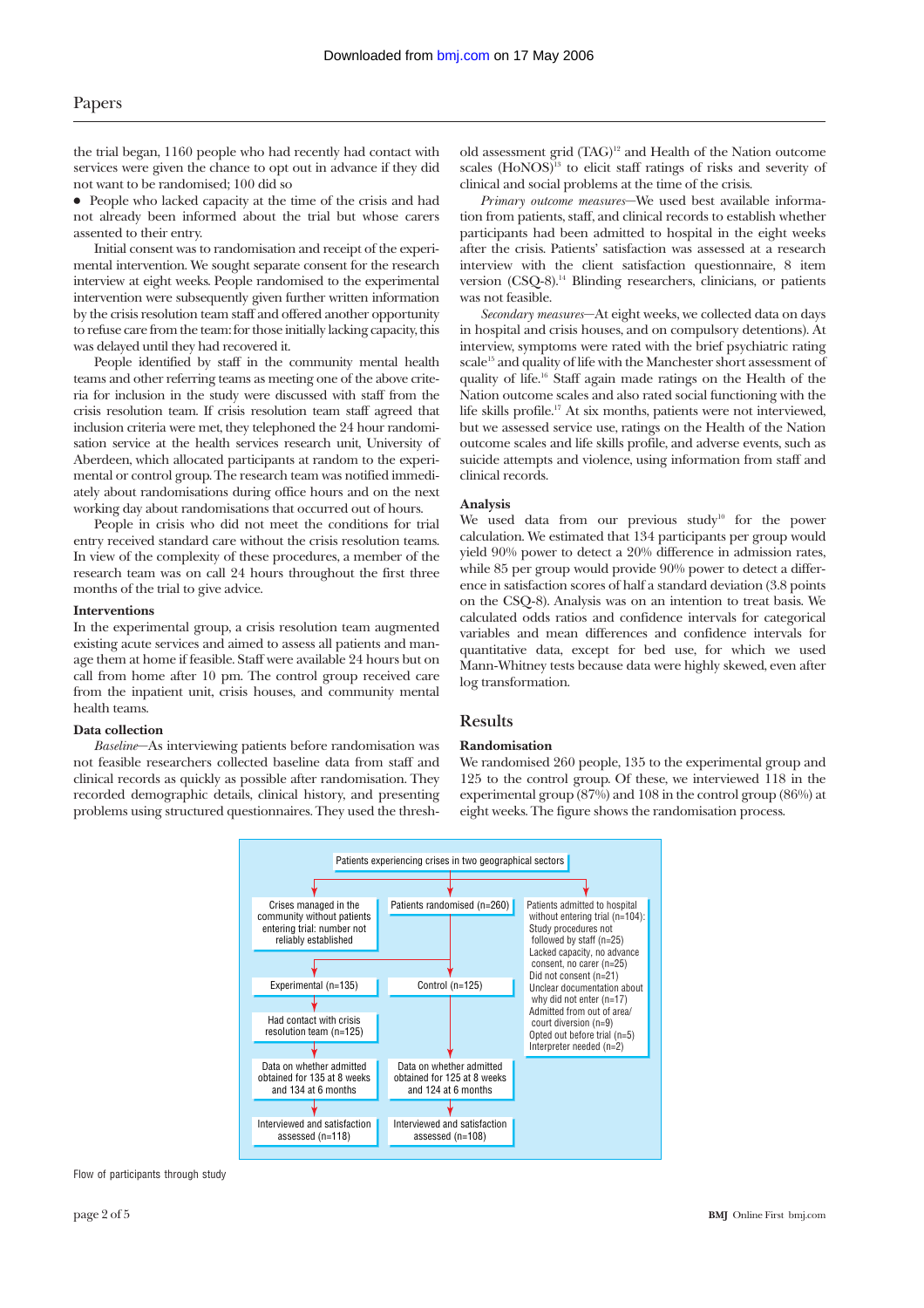**Table 1** Characteristics of experimental and control groups. Figures are numbers (percentages) of participants unless stated otherwise

| <b>Characteristic</b>                                             |                | <b>Experimental</b><br>group (n=135 | <b>Control group</b><br>(n=125) |
|-------------------------------------------------------------------|----------------|-------------------------------------|---------------------------------|
| Men                                                               |                | 65 (48)                             | 67 (54)                         |
| Mean (SD) age (years)                                             |                | 38.0 (11.9)                         | 37.8 (11.7)                     |
| Ethnic group:                                                     |                |                                     |                                 |
| White British                                                     |                |                                     |                                 |
|                                                                   |                | 73 (54)                             | 59 (47)                         |
| White Irish                                                       |                | 20 (15)                             | 12 (10)                         |
| Other white                                                       |                | 9(7)                                | 19 (15)                         |
| <b>Black Caribbean</b>                                            |                | 10(7)                               | 10(8)                           |
| <b>Black African</b>                                              |                | 8(6)                                | 11(9)                           |
| Other black                                                       | $\overline{7}$ | (5)                                 | 2(2)                            |
| Asian                                                             | 3              | (2)                                 | 3<br>(2)                        |
| Other or mixed                                                    |                | 5(4)                                | 9(7)                            |
| Single, divorced, or widowed                                      |                | 114 (84)                            | 103 (83)                        |
| Living alone                                                      |                | 70 (52)                             | 52 (42)                         |
| Accommodation:                                                    |                |                                     |                                 |
| Owner occupied                                                    |                | 9(7)                                | 18 (14)                         |
| Rented                                                            |                | 110 (81)                            | 81 (65)                         |
| Supported                                                         |                | 10(7)                               | 17 (14)                         |
| Homeless (temporary accommodation)                                |                | 4(3)                                | 8(6)                            |
| Homeless (roofless)                                               |                | 2(1)                                | 1(1)                            |
| Employed in open market                                           |                | 13 (10)                             | 15 (12)                         |
| Clinical diagnosis:                                               |                |                                     |                                 |
| Schizophrenia or schizoaffective disorder                         |                | 27 (29)                             | 38 (30)                         |
| Bipolar affective disorder                                        |                | 16 (12)                             | 11(9)                           |
| Other psychosis                                                   |                | 5(4)                                | 14 (11)                         |
| Unipolar depression                                               |                | 41 (31)                             | 38 (30)                         |
| Personality disorder                                              |                | 23 (17)                             | 12 (10)                         |
| Other non-psychotic disorder                                      |                | 5(4)                                | 5(4)                            |
| Substance misuse only                                             |                | 6(5)                                | 7<br>(6)                        |
| Substance misuse or dependence (sole diagnosis<br>or comorbid)    |                | 65 (48)                             | 47 (38)                         |
| Previous psychiatric admission                                    |                | 93 (69)                             | 89 (71)                         |
| Staff ratings of severity of risks (mean (SD) TAG scores):        |                |                                     |                                 |
| Risk of intentional self harm                                     |                | 1.3(1.1)                            | 1.4(1.2)                        |
| Risk of unintentional self harm                                   |                | $0.8$ $(0.9)$                       | 0.9(1.0)                        |
| Risk from others                                                  |                | $0.7$ $(0.8)$                       | $0.6$ $(0.8)$                   |
| Risk to others                                                    |                | 0.9(1.1)                            | 1.0(1.2)                        |
| Severity of clinical and social problems (mean (SD) HoNOS score): |                |                                     |                                 |
| Total                                                             |                | 15.9 (4.5)                          | 17.4 (4.5)                      |
| Total symptom severity                                            |                | $4.9$ $(2.1)$                       | $6.0$ $(2.2)$                   |
| Total social problem severity                                     |                | 6.4(2.9)                            | $6.6$ $(3.0)$                   |

TAG=threshold assessment grid; HoNOS=Health of the Nation outcome scales.

#### **Patients excluded before randomisation**

Of the people who were admitted during the recruitment period, 104 did not enter the trial (figure). We compared these people with people in the control group who were admitted: the main differences were that those who did not enter the trial were more likely to be black Caribbean (21% *v* 5%), having their first contact with mental health services (24% *v* 12%), admitted via the police (23%  $v$  10%), and admitted compulsorily (50%  $v$  32%).

The other group of patients in crisis who may not have entered the trial were those managed in the community without referral to the trial. Unlike admissions, we had no reliable mechanism for identifying them all. It is unlikely, however, that large numbers of community crises associated with a significant risk of admission were missed. In the present study, around 40 people a month per 100 000 local population either entered the study or were admitted to hospital, bypassing the study. Our naturalistic study identified all crises over a nine month period in south Islington, adjacent to the present study area: there were around 34 emergency presentations per 100 000 per month.<sup>10</sup> Moreover, one north Islington sector was served by the same crisis resolution team as the current trial sectors but was not involved in the trial. The crisis resolution team received around 38 referrals per 100 000 population per month from this sector (including patients admitted immediately after assessment). All the Islington sectors had similar service structures and demographic characteristics, so that these recruitment rates suggest that few crises managed in the community were missed during the trial period.

We also compared characteristics of people included in our previous naturalistic study<sup>10</sup> and in the current study to assess the representativeness of the current study sample. Demographic characteristics were similar, but participants in the current study were significantly less likely to have been compulsorily admitted in the past two years ( $18\% v 27\%$ ), to be rated by staff as uncooperative at initial assessment (16% *v* 28%), to have a diagnosis of schizophrenia (25% *v* 34%) or to present with psychotic symptoms (55% *v* 65%) or elevated mood (14% *v* 22%), and more likely to present with depressive symptoms (59% *v* 42%). This supported our impression that people who did not enter the trial tended to be severely ill patients who went to hospital, rather than people successfully managed at home by the community mental health teams.

#### **Sample characteristics**

Table 1 shows the baseline characteristics of the experimental and control groups. Random allocation resulted in largely similar groups, though total scores on the Health of the Nation outcome scales were significantly higher in the control group, reflecting higher symptom subscores.

#### **Admissions**

Patients in the experimental group were less likely than those in the control group to be admitted during the eight weeks after the crisis (table 2). This effect persisted six months after baseline and when we included admissions to crisis houses. It was reflected in fewer bed days. Over the initial eight weeks, the number needed to treat to prevent one admission was 2.65. However, there was no significant difference in compulsory detentions.

#### **Satisfaction**

Patients in the experimental group were slightly more satisfied with their care  $(P = 0.07$ , table 3). After we adjusted for baseline characteristics the difference became significant  $(P = 0.002)$ . However, baseline characteristics should be treated with caution as they were reported by staff after randomisation had occurred: thus adjusted results are not necessarily more valid than unadjusted.

#### **Secondary outcomes**

Patients in the experimental group had less severe symptoms at eight weeks, though after we adjusted for baseline characteristics the difference was no longer significant (table 3). The adjusted difference in the scores on the Health of the Nation outcome scales was significant at eight weeks (better in the experimental group) but not at six months. Other outcomes showed no clearly significant differences.

#### **Adverse events**

By six months, two people in the experimental group had died: one was shot by the police while he was holding hostages at knifepoint, another died after an overdose. Two people in the control group died of natural causes, and the coroner returned an open verdict on one who was found dead in his flat. There were no significant differences over six months in rates of attempted suicide and violence or of participants losing their jobs, becoming homeless, or being victims of violence.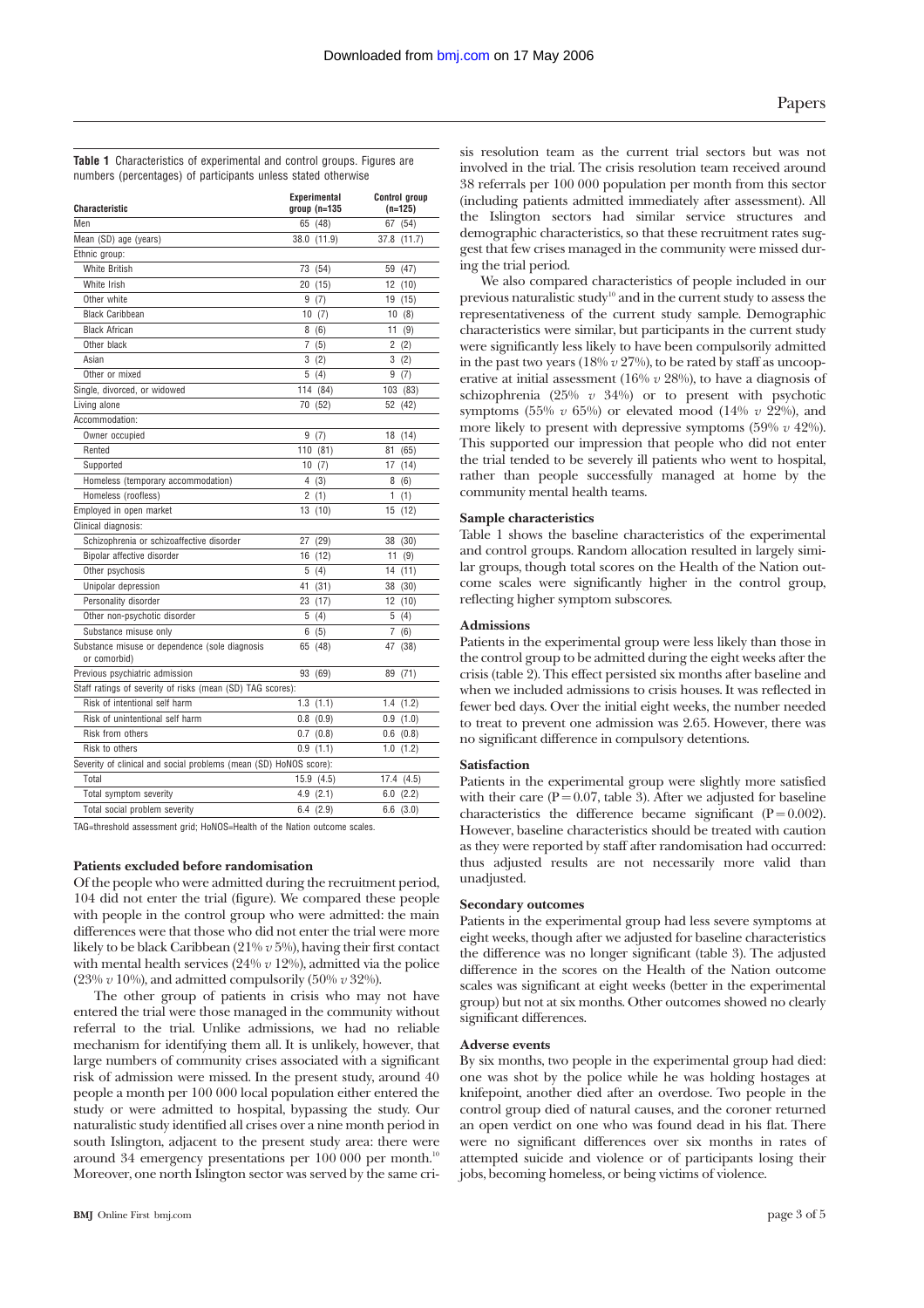#### Papers

Table 2 Use of mental health services in eight weeks and six months after psychiatric crisis according to treatment. Figures are numbers (percentages) of participants unless stated otherwise

|                                                           | Experimental group $(n=135^*)$ | Control group (n=125) | Odds ratio (95% CI)             | P value                 |
|-----------------------------------------------------------|--------------------------------|-----------------------|---------------------------------|-------------------------|
| Admission in eight weeks after crisis                     |                                |                       |                                 |                         |
| Admitted to:                                              |                                |                       |                                 |                         |
| Psychiatric ward                                          | 29 (22)                        | 74 (59)               | 0.19 (0.11 to 0.32)             | < 0.0005                |
| Crisis house                                              | 25 (19)                        | 16 (13)               | $1.5$ $(0.8 \text{ to } 3.1)$   | 0.21                    |
| Hospital/crisis house                                     | 49 (36)                        | 86 (69)               | 0.26 (0.15 to 0.43)             | < 0.0005                |
| Bed days in hospital:                                     |                                |                       |                                 |                         |
| Mean (SD)                                                 | 6.4 (14.7)                     | $17.4$ $(21.1)$       |                                 | $< 0.0005$ +            |
| Median (IQR)                                              | 0(0)                           | 5(32)                 |                                 |                         |
| Bed days in hospital/crisis house:                        |                                |                       |                                 |                         |
| Mean (SD)                                                 | $9.2$ (15.6)                   | 19.5 (20.6)           |                                 | $< 0.0005$ +            |
| Median (IQR)                                              | 0(13.5)                        | $11.5$ $(33.5)$       |                                 |                         |
| Admission in six months after crisis                      |                                |                       |                                 |                         |
| Admitted to:                                              |                                |                       |                                 |                         |
| Psychiatric ward                                          | 39 (29)                        | 84 (67)               | 0.20 (0.12 to 0.34)             | < 0.0005                |
| Crisis house                                              | 33 (24)                        | 22 (18)               | $1.5$ $(0.8 \text{ to } 2.8)$   | 0.18                    |
| Hospital/crisis house                                     | 63 (47)                        | 94 (75)               | 0.29 (0.17 to 0.49)             | < 0.0005                |
| Bed days in hospital:                                     |                                |                       |                                 |                         |
| Mean (SD)                                                 | $16.1$ (36.5)                  | 35.0 (47.9)           |                                 | $< 0.0005$ <sup>+</sup> |
| Median (IQR)                                              | 0(9)                           | 11 (55)               |                                 |                         |
| Bed days in hospital/crisis house:                        |                                |                       |                                 |                         |
| Mean (SD)                                                 | 21.3 (37.9)                    | 38.6 (47.0)           |                                 | $< 0.0005$ +            |
| Median (IQR)                                              | 0(27.5)                        | 23 (61)               |                                 |                         |
| Compulsory detention under Mental Health Act after crisis |                                |                       |                                 |                         |
| In eight weeks after crisis                               | 16 (12)                        | 24 (19)               | $0.57$ $(0.28 \text{ to } 1.1)$ | 0.10                    |
| In six months after crisis                                | 24 (18)                        | 32 (26)               | $0.63$ $(0.35 \text{ to } 1.2)$ | 0.13                    |

\*Data missing for one in each group for admission by six months and one in experimental and two in control for bed use at both time points. †Mann-Whitney test.

#### **Discussion**

Availability of a crisis resolution team was associated with a reduction in the admission rate at eight weeks from 59% to 22%, indicating that the team achieved its goal of providing an alternative to acute admission, at least in the group recruited to the trial, among whom severely ill patients at risk of compulsory admission were probably under-represented. The impact, however, was mainly on voluntary admissions.

We found some evidence of an effect on satisfaction, especially after we adjusted for baseline characteristics, though measurement problems regarding these are discussed above. This effect was less than we found in our previous study<sup>10</sup> and less than might have been expected from older controlled studies<sup>7</sup> of home treatment and from uncontrolled surveys indicating positive views about crisis teams.18 19 Views of both forms of treatment were on average mildly positive. One possibility is that use of a brief global measure failed to capture variations in views. Some patients may also have had reservations about crisis resolution teams, which have been criticised for lack of continuity of care.<sup>6</sup>

Clinical and social outcomes were otherwise similar, except for some evidence of differences in scores on the Health of the Nation outcome scales at eight weeks, which had disappeared by six months. This lack of substantial persisting differences is not surprising as the intervention period was brief, against a background of longstanding mental illness and social exclusion among many patients.

#### **Strengths and weaknesses**

The main strength of our study is that we succeeded in carrying out a randomised trial with an adequate sample size in an emer-

**Table 3** Patients' satisfaction and clinical and social outcomes. Figures are mean (SD) score unless stated otherwise

|                                                                                                        |                       |                  | <b>Unadjusted</b>                             |         | Adjusted*                                     |         |  |  |  |  |
|--------------------------------------------------------------------------------------------------------|-----------------------|------------------|-----------------------------------------------|---------|-----------------------------------------------|---------|--|--|--|--|
|                                                                                                        | Experimental<br>group | Control<br>group | <b>Mean difference</b><br>$(95\% \text{ CI})$ | P value | <b>Mean difference</b><br>$(95\% \text{ CI})$ | P value |  |  |  |  |
| Outcomes measured at interview 8 weeks after crisis (118 interviewed in intervention: 108 in control)+ |                       |                  |                                               |         |                                               |         |  |  |  |  |
| Patient satisfaction: CSQ-8                                                                            | $22.8$ (6.6)          | $21.2$ $(7.3)$   | $1.7 (-0.1 to 3.5)$                           | 0.074   | $3.0$ $(1.1 \text{ to } 4.9)$                 | 0.002   |  |  |  |  |
| Symptom severity: total BPRS                                                                           | (9.0)<br>36.1         | 39.0(10.8)       | $-2.9$ ( $-5.6$ to $-0.1$ )                   | 0.041   | $-2.2$ ( $-5.1$ to 0.7)                       | 0.14    |  |  |  |  |
| Quality of life: total MANSA                                                                           | 45.6 (13.2)           | 47.1 (14.7)      | $-1.5$ ( $-5.2$ to 2.2)                       | 0.43    | $-1.0$ ( $-4.8$ to 2.8)                       | 0.61    |  |  |  |  |
| Outcomes rated by staff eight weeks after crisis (133 in intervention; 124 in control)                 |                       |                  |                                               |         |                                               |         |  |  |  |  |
| Severity of clinical and social problems: total HoNOS                                                  | 9.9(4.5)              | $11.8$ (6.0)     | $-1.9$ ( $-3.3$ to $-0.6$ )                   | 0.004   | $-2.2$ ( $-3.5$ to $-1.0$ )                   | 0.001   |  |  |  |  |
| Social functioning: total LSP                                                                          | 132.0 (13.2)          | 129.0 (17.0)     | $3.0$ (-0.8 to 6.9)                           | 0.12    | $3.3$ (-0.1 to 6.8)                           | 0.059   |  |  |  |  |
| Outcomes rated by staff six months after crisis (133 in intervention; 122 in control)                  |                       |                  |                                               |         |                                               |         |  |  |  |  |
| Severity of clinical and social problems: total HoNOS                                                  | $9.8$ (5.5)           | 10.4(6.4)        | $-0.6$ ( $-2.2$ to 0.9)                       | 0.43    | $-1.0$ ( $-2.5$ to 0.5)                       | 0.21    |  |  |  |  |
| Social functioning: total LSP                                                                          | 133.2 (14.7)          | 132.2 (16.1)     | $1.1 (-3.0 to 5.1)$                           | 0.61    | 1.2 $(-2.5$ to 4.8)                           | 0.53    |  |  |  |  |

CSQ-8=client satisfaction questionnaire-8 item version; BPRS=brief psychiatric rating scale; MANSA=Manchester short assessment of quality of life; HoNOS=Health of the Nation outcome scales; LSP=life skills profile (higher score indicates poorer functioning).

\*Adjusted for all baseline variables listed in table 1. To avoid large numbers of independent variables, some categories were combined (for example, all forms of permanent and unsupported housing).

†Of interviewed sample, satisfaction rated for all; missing values for BPRS for 11 experimental and 4 control participants, and for MANSA for 4 experimental and 5 control participants.